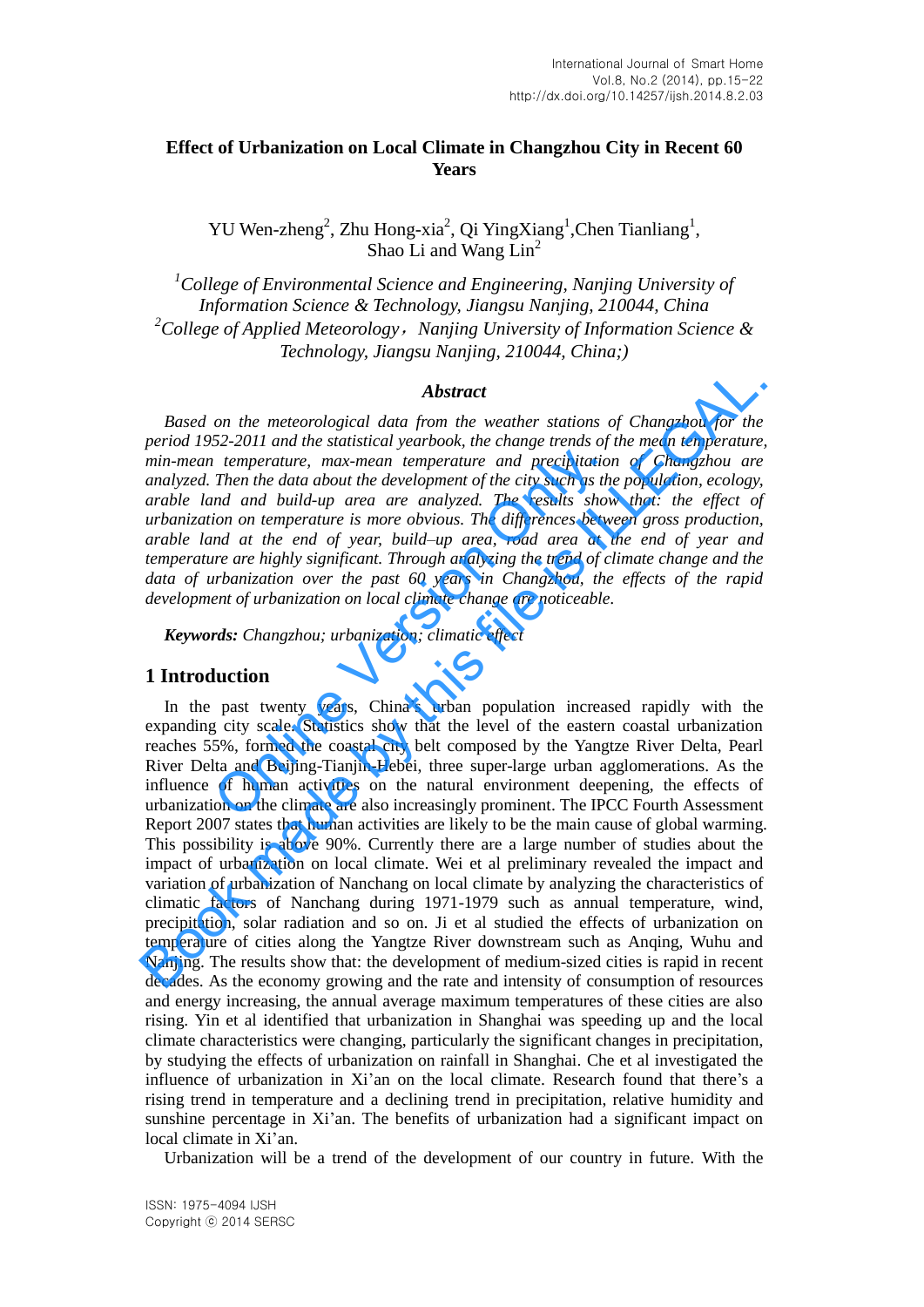development of urbanization, the original natural surface is substituted by the intensive buildings, industrial areas and road blocks and viaducts. In addition, the lives of dense urban population and production activities bring about the consumption of a large number of energy and the emission of anthropogenic heat source and pollutants. Thus, urbanization is a place where the intervention of human activities on the natural environment is the most intense and the change in the natural environment is greatest. Urbanization must have an important impact on local climate.

# **2. Data and Methods**

## **2.1. Study Area**

Changzhou is a city along with perennially humid climate, adequate rainfall and four distinct seasons, which is situated in the transition zone of northern tropical and subtropical. Changzhou belongs to the boom Taihu plain of the center of Yangtze River Delta, inside are mountains, hills, plains and lakes with the undulating and dependent terrain. Changzhou is a traffic hub of the Yangtze River Delta and eastern China, which joints Wuxi and Suzhou, forming the three cities in the southern of Jiangsu in the traditional sense(Wu cultural area, Jiangsu province), namely Suzhou, Wuxi and Changzhou metropolitan area. distinct seasons, which is situated in the transition zone of northern tropical and subtropical. Changzhou belongs to the boom Tainhu plain of the center of Yangtze River and Dela, inside are mountains, hills, plains and l

## **2.2. Data**

## **2.2.1. Meteorological Data**

This paper analyzed the year and month data of mean temperature, mean minimum temperature, mean maximum temperature and precipitation from the weather stations of Changzhou during 1952-2011.

### **2.2.2. Urban Development Data**

Urbanization is a subject which refers to study the changes of urban population, architecture and urban land use in a period of time. According to the Changzhou 60 years statistical data, selecting 1952-2011 Changzhou data of total population, GDP, industrial production and arable land as the urban development data and combining with meteorological data, the effects of urbanization on local climate are analyzed. ixi and Suzhou, forming the three cities in the souther<br>
I sense(Wu cultural area, Jiangsu province), namely<br>
un metropolitan area.<br> **teorological Data**<br>
aper analyzed the year and month data of mean tempera<br>
re, mean maxi

# **2.3. Methods**

The average annual values of various climatic factors are calculated. Using the moving-average method, five-year moving average value is researched. Correlation analysis is performed with SPSS software.

# **3 Results**

### **3.1. The Process of Urbanization**

The process of urbanization in a region is mainly manifested in the local changes of population, economy, buildings and urban land. In the figures it can be observed that the trends of the total population, build-up area and the road area at the end of year are on the rise, while the trend of the arable land at the end of year is on the declining (see Figure 1).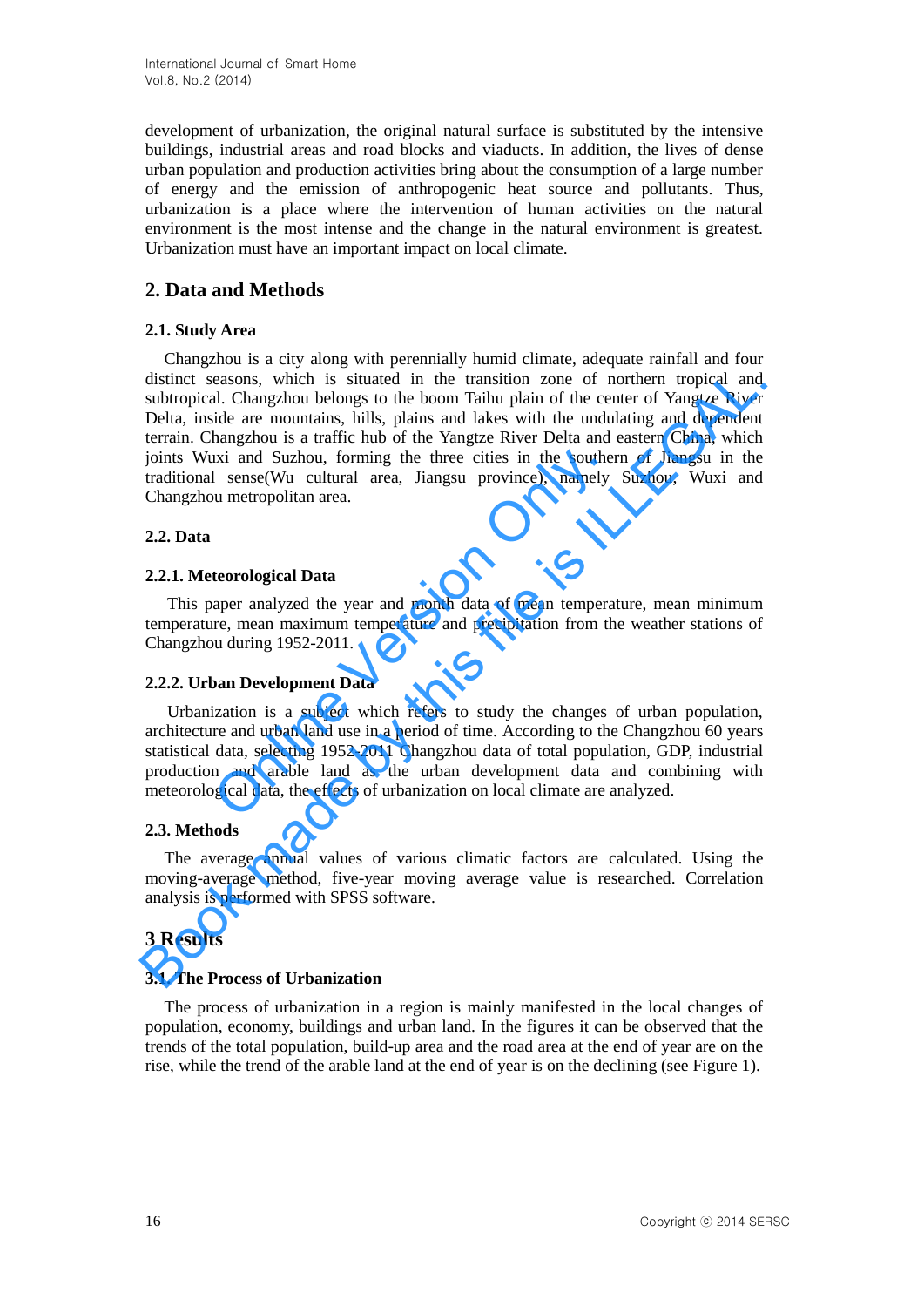

## **Figure 1. Annual Variations of Four Urbanization Indexes in Changzhou (a)Total Population (b)Arable Land at the End of Year (c)Build–up Area (d)Road Area at the End of Year**

The urbanization level is 16.9% in 1951. After the fluctuation of 30 years, the urbanization level is 17.6% in 1979, and then continues to rise, reaching 74.9% in 2008. The certain differences exist in the pace of the development of urbanization in Changzhou over the past 60 years (see Figure 2).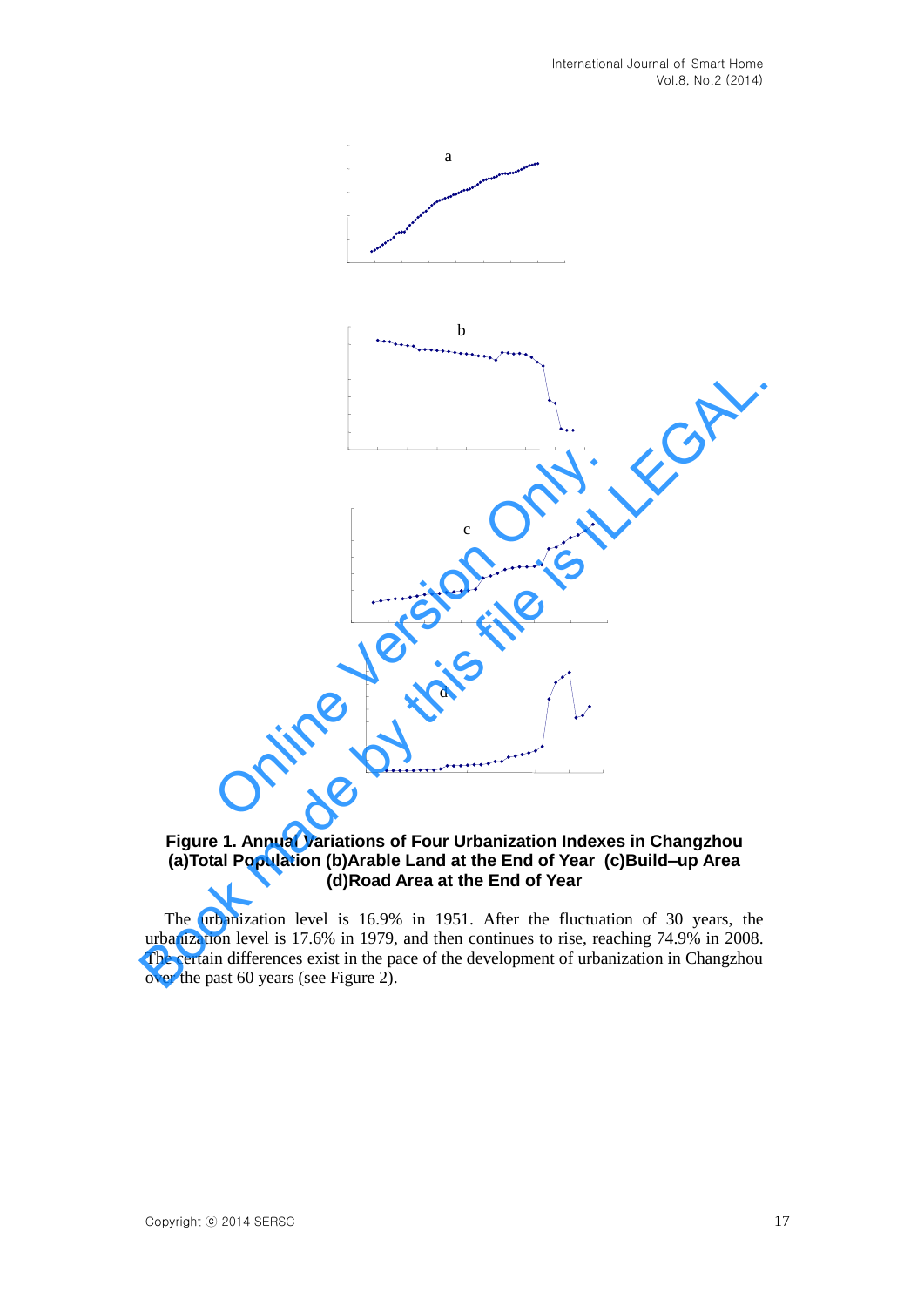

## **Figure 2. Urbanization Level of Changzhou in the Past 60 Years**

#### **3.2. Climate Change**

#### **3.2.1. Annual mean precipitation**

As can be seen from Figure 3, the variation of the annual mean precipitation in Changzhou is regularly fluctuant. The linear trend equation of the annual average rainfall from the selected data is computed as  $y=0.5662x-34.858$ .



### **Figure 3. Trends of Annual Mean Precipitation**

#### **3.2.2. The Annual Mean Temperature, Min-mean Temperature and Max-mean Temperature**

From Figure 4, Figure 5 and Figure 6, it can be observed that there are increasing trends in the time series of the annual mean temperature, min-mean temperature and maxmean temperature. In the 1970s and 1980s the trends of the annual mean temperature, min-mean temperature and max-mean temperature are significant with a declining rate but an increasing rate in the 1990s, while the trends are slight with a decreasing rate in the 2000s. In general, the trends are gradually rising. **3.2. Climate Change**<br> **As can be seen from Figure 3, the variation of the annual mean precipitation** in As can be seen from Figure 3, the variation of the annual average rainfall from the selected data is computed as  $y=$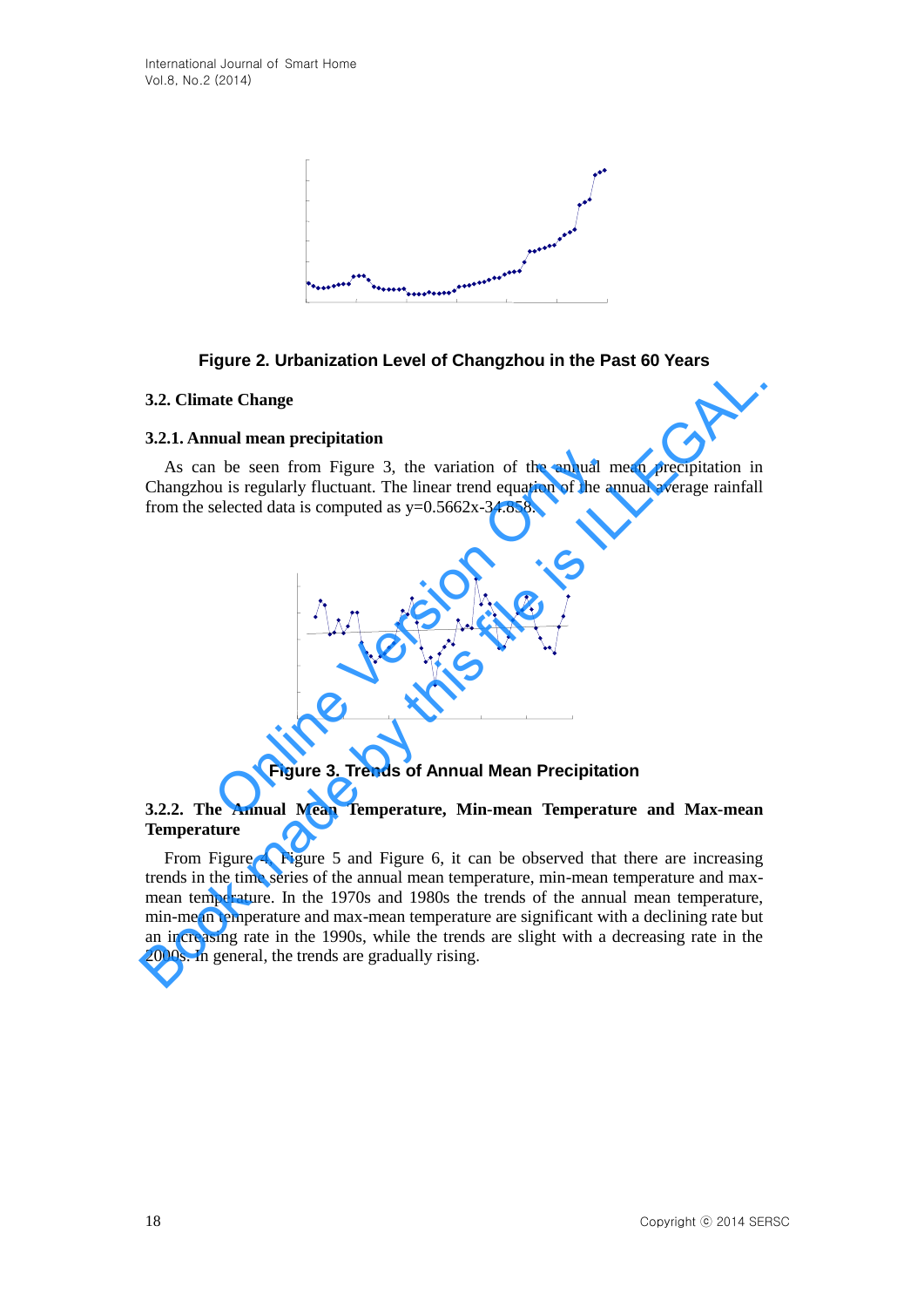

**Figure 4 Trends of Annual Mean Air Temperature**



**Figure 5. Trends of Annual Min-mean Air Temperature**



**Figure 6. Trends of Annual Max-mean Air Temperature**

# **3.3. The Relationship between Urbanization and Climate Change**

Figure 7 demonstrates that the fluctuations of the total population, road area at the end of year and GDP are regular with the mean temperature increasing year by year and tend to become large over time.

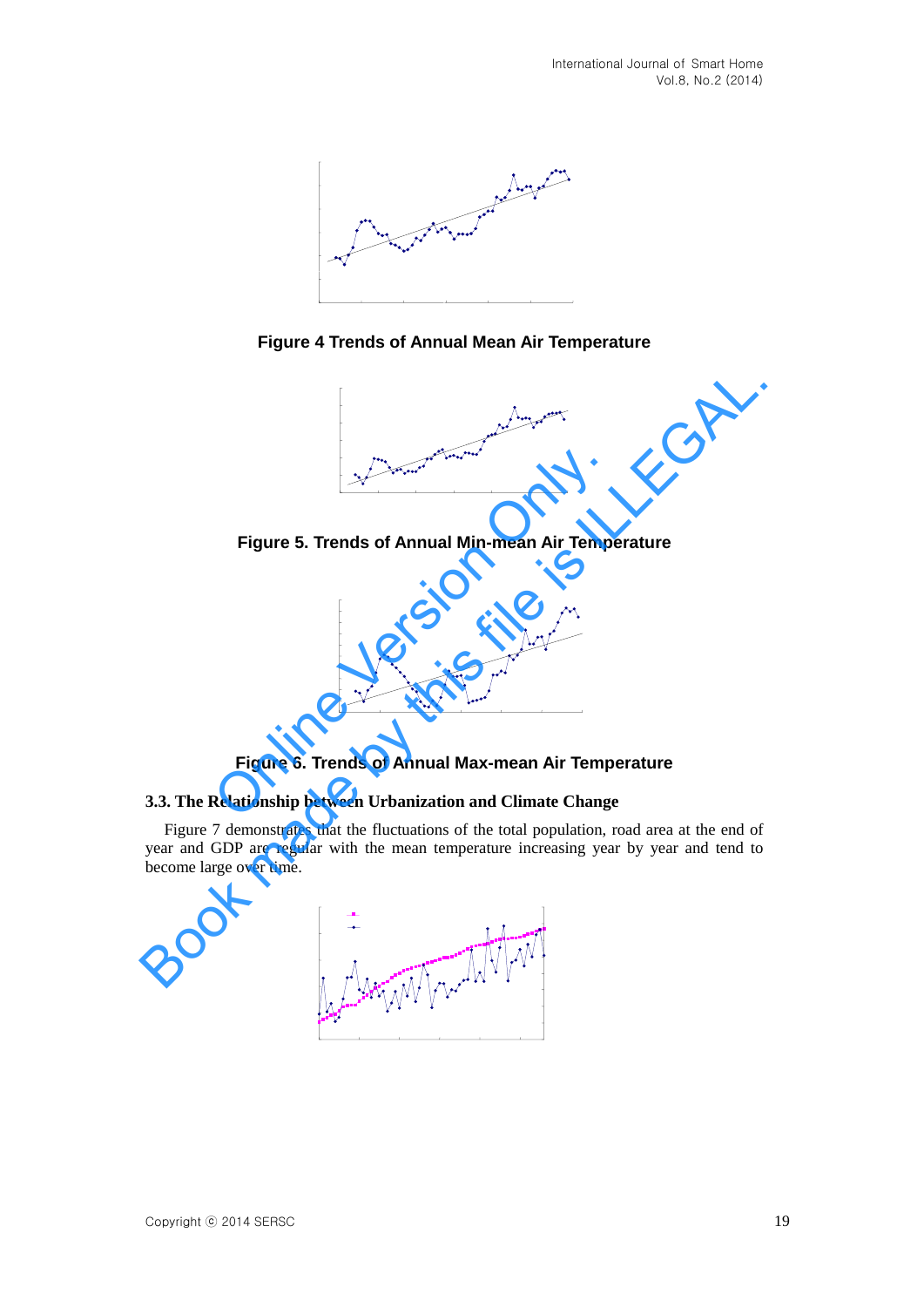

## **Figure 7. Trends of Annual Change of Mean Air Temperature, Total Population, Road Area at the End of Year and GDP**

The differences are highly significant between the total population, GDP and industrial production, arable area at the end of year, build-up area and road area at the end of year and temperature through correlation analysis. The correlation coefficients are 0.670, 0.656, 0.654, -0.593, 0.687 and 0.513, respectively. The specific reasons are analyzed as follows:

(1)The correlation coefficient between temperature and the total population is 0.670. The increase of population contributes to the addition of the consumption of resource and energy and the total economy without any changes, and the correlation with temperature is positive. **Example 18 and SI and SI and SI and SI and SI and SI and SI and SI and SI and SI and SI and SI and SI and SI and SI and SI and SI and SI and SI and SI and SI and SI and SI and SI and SI and SI and SI and SI and SI and SI** 

(2)The correlation coefficient between temperature and GDP is 0.656 with industrial correlation coefficient of 0.654. Maybe it is because the phenomena that the total economy is increasing and the industrial development will consume more resources result in the addition of emission of heat so that the temperature is rising.

(3)The correlation between temperature and arable area is negative with a correlation coefficient of -0.593. Currently, China is in the developing stages of the process of urbanization and the rapid transformation from agricultural society to industrial society by analyzing reasons. With the development of industry and the expansion of the cities, arable land is occupied continuously. The conversion from arable land to other types of land use will lead to the change of carbon cycle. In addition, the reduction of arable land is actually the result of industrial development, which is consistent with the foregoing analysis. **Figure 7. Trends of Annual Change of Mean Air Temperature, Total<br>
Population, Road Area at the End of Year and GDP<br>
The differences are highly significant between the total population, GDP and industrial<br>
and temperature** 

(4)With the development of urbanization, the scale of cities continues to expand, land cover changes and green land decreases, which will lead to the local warming. The correlation coefficient between temperature and build-up area is 0.687. Thus, urbanization and the expansion of urban will have greater impacts on the temperature.

# **4. Conclusions and Discussion**

According to the analysis of the climatic trends and the urbanization data over the past 60 years in Changzhou, the results show that: the advancement of urbanization brings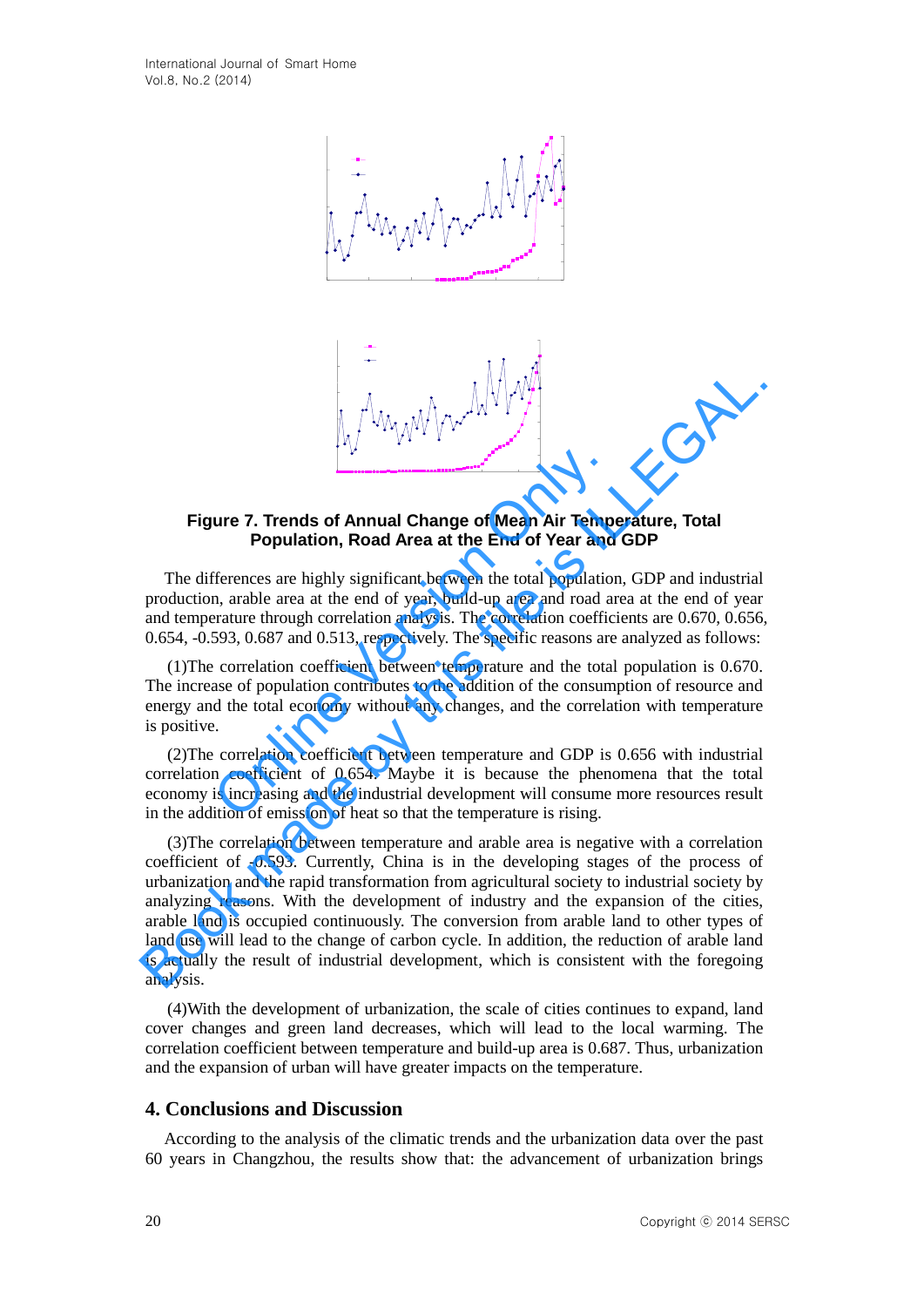about the rising trends of the population in Changzhou, build-up area and road area at the end of year. There are highly significant differences between the total population, GDP, industrial production, arable area, buildings area and road area at the end of year and temperature. The effects of the rapid development and advancement of urbanization on local climate change are great. In order to protect our increasingly fragile environment, the impact of human activities on the environment needs to be minimized while developing economy such as strictly controlling the emission of greenhouse gas, saving energy, speeding up the industrial transformation and promotion and adopting lower energy consumption and high-tech industrial development. This can realize the sustainable development and the harmony between man and nature.

## **Acknowledgments**

This work is supported by the Dynamic mechanism of desertification in response to climate change in Qinghai Lake (41375160), evaluation of solar energy resources and the related studies of efficiency and effectiveness of photovoltaic (1213013) and effect of urbanization on climate change-a case study of Yangtze River delta (2010JDXM027). Prof. Wenzheng Yu is the corresponding author. This work is supported by the Dynamic mechanism of desertification in response to climate change in Queglia Lake (41375160), evaluation of solar energy resources and the turbarization of solar energy to urbanization of the

## **References**

- [1] JIANG Zhihong, TANG Zhenfei. Urbanization effects on precipitation over the Yangtze River Delta based on CMORPH data. The Meteorological Science, 2011, 31(4):355-364.
- [2] WEI Hong, YU Di, ZHENG Hongxiang. "Impact of Urban Development on the Local Climate in Nanchang" [J]. Journal of Nanchang Hangkong University (Natural Science Edition), 2008(4):53-59.
- [3] JI Zhonghui, GUO Yongfang, ZHA Liangsong. Comparison about impact of Urbanization on Urban Temperature in the downstream of the Yangtze River—a case study of Anqing, Wuhu and Nanjing [J]. Resources and Environment in the Yangtze River, 2011, 20(5):559-565.
- [4] YIN Jian, LIANG Shanshan. "Influence of Urbanization on Regional Precipitation in Shanghai" [J]. Journal of China Hydrology, 2010, 30(2):66-72, 58.
- [5] CHE Huizheng, ZHANG Xiaoye, LI Yang, et al. Effect of urbanization on local climate in Xi'an City in recent 50 years [J]. Arid Land Geography, 2006, 29(1):53-58.
- [6] HUANG Zongchu, ZHENG Xiangmn, CAO Xiqiang. "Impact on Ecological Environment of Agricultural Industry of Changzhou and Administration Countermeasure" [J]. Yunnan Geographic Environment Research, 2004, 16(3):42-46. Theng Yu is the corresponding author.<br>
Cess<br>
3 Zhihong, TANG Zhenfei. Urbanization effects on precipitation over<br>
2 Dinomy, TANG Zhenfei. Urbanization effects on precipitation over<br>
2 Only Chine Chine Methodong, YU Di, ZHE

### **Authors**



**Yu Wenzheng**, male, Ph.D. and professor, mainly engaged in climate change, the evolution of regional environment and the sustainable utilization of resources (including land and climate resources). E-mail: ywzheng519@126.com



**Chen Tianliang**, male, master candidate, mainly engaged in effect of urbanization on climate change. E-mail: g1z217@163.com